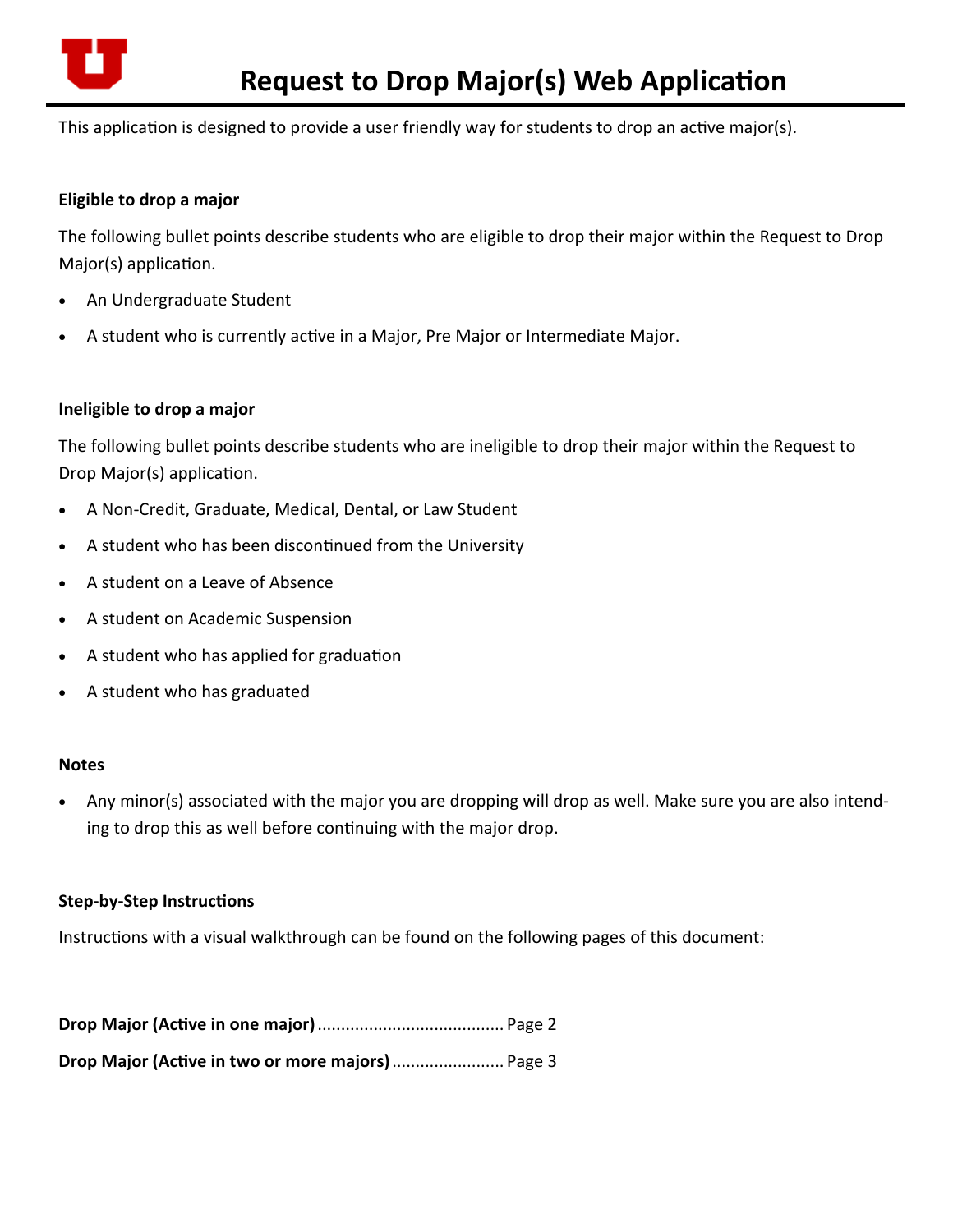

| <b>Please Confirm</b><br>Name: Student, Student<br>Emplid: 00000000                                                                            | Choose up to three areas of interest and<br>then click the continue button. |
|------------------------------------------------------------------------------------------------------------------------------------------------|-----------------------------------------------------------------------------|
| If you drop this major, any associated minors will drop as well and you will be set to undeclared. Do you wish<br>to continue?                 |                                                                             |
| For the Academic Advising Center to<br>better provide service, please indicate<br>one to three areas of interest:<br><b>CONTINUE</b><br>CANCEL | Choose one to three areas of interest.                                      |
|                                                                                                                                                |                                                                             |

| Home<br>Logout<br>Success. Film and Media Arts HBA dropped<br>$\times$<br><b>Request to Drop Major(s)</b><br>A successful message will appear and you will | <b>UNIVERSITY</b><br>OF UTAH <sup>®</sup>  |                                                   |
|------------------------------------------------------------------------------------------------------------------------------------------------------------|--------------------------------------------|---------------------------------------------------|
|                                                                                                                                                            |                                            |                                                   |
|                                                                                                                                                            |                                            |                                                   |
|                                                                                                                                                            |                                            |                                                   |
|                                                                                                                                                            | Name: Student, Student<br>Emplid: 00000000 | see "undeclared" in place of your original major. |